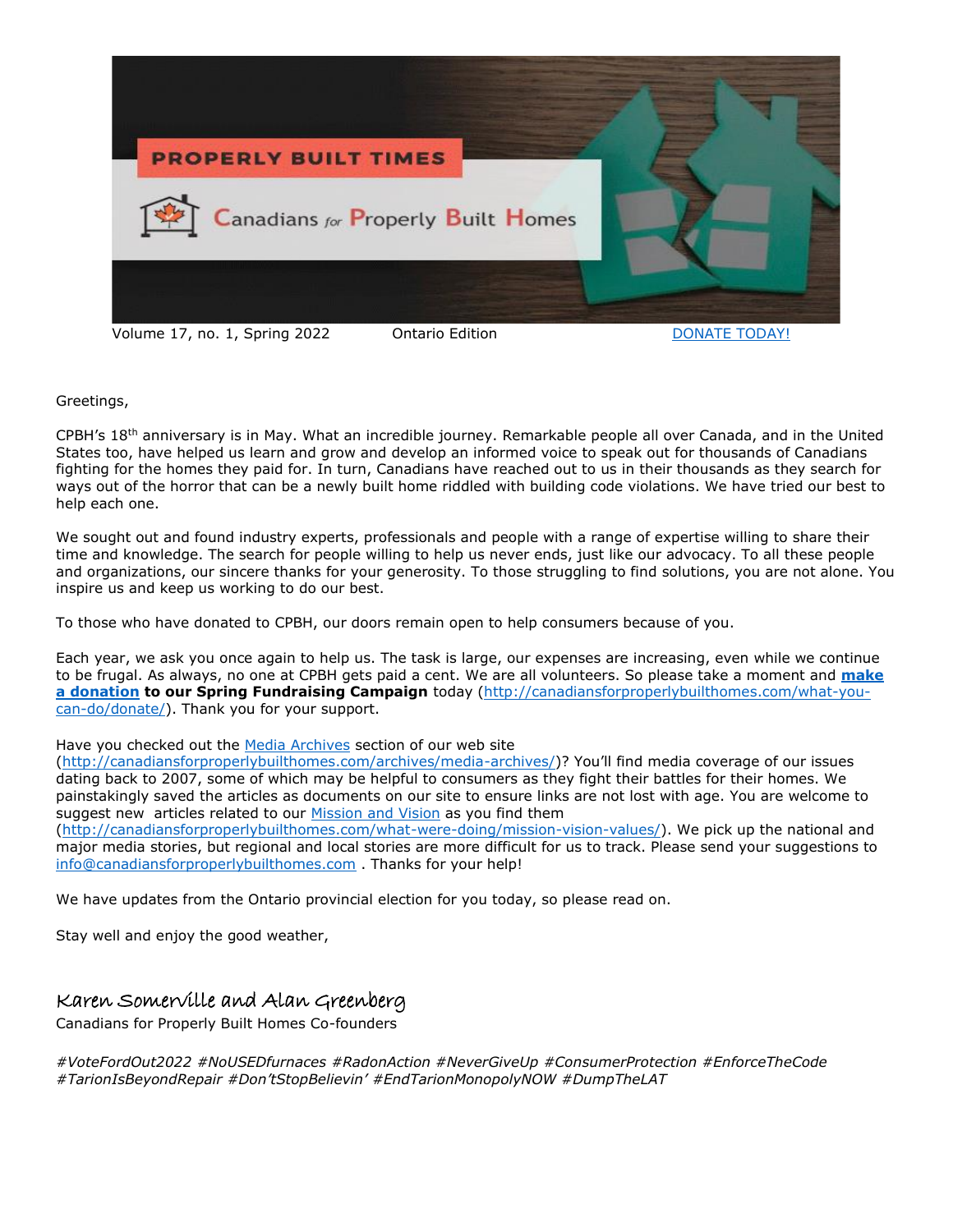## **Ontario Election Party Platforms on CPBH Issues (in alphabetical order)**

The **Green Party** confirmed in writing their position that a Green Party government would shut down Tarion's monopoly. As well, their commitments include:

- "Enhance consumer protection for new homebuyers by following Justice Cunningham's recommendations. This includes an end to the Tarion monopoly and reforming the home warranty system to create a multi-provider model.
- Ensure greater government oversight of warranty coverage and duration.
- Require an independent provider to adjudicate warranty disputes. The process must require using an organization independent of the warranty provider.
- Standardize pre-construction purchase agreements.
- Put in place adequate consumer protection legislation for private home inspections."

Source: email from Green Party staff to CPBH, April 23, 2022

The **Liberal** platform contains a reference to "…reducing the amount of time it takes to resolve building defects…", thus making repairs to newly built homes easier. The Liberal platform also commits to establishing home inspections as a legal right and regulating home inspectors. While appreciated, these commitments fall short of addressing the serious problems Ontarians face with the new home construction regime.

The **New Blue Party** web site does not refer to CPBH issues of interest.

The **NDP** has been categorical in their written commitment to protect consumers of newly built homes. They will eliminate the Tarion monopoly in keeping with the recommendations of Justice Cunningham.

They have committed to implementing "an Independent Consumer Watchdog that would handle consumer complaints and investigate businesses that violate consumer protection laws." This includes newly built home issues as well as the full range of consumer protection matters, a desperately needed support in a province where it's open season on consumers. You will recall that when the PC government voted this bill down, every other MPP in the legislature voted in favour of it.

The NDP says they will fix Ontario's broken tribunal system – and that includes a review of the Licence Appeal Tribunal, or LAT, which has so mistreated newly built homeowners that almost no one with new home issues goes there anymore. CPBH's [statistical reports](http://canadiansforproperlybuilthomes.com/wp-content/uploads/2022/03/2021-final-LAT-Report.pdf) have tracked LAT decisions for 15 years now, and show that homeowners rarely win – about an 85% consumer loss rate. The NDP commits to ensuring access to justice in these matters in a timely and fair manner.

The NDP has also committed to proper inspections during construction. Indeed, there is so much support for new home buyers and owners, the fully costed platform needs to be read. See [Homes You Can Afford,](https://www.ontariondp.ca/sites/default/files/homes_you_can_afford_-_en_-_may5_18h11.pdf) (in particular, pages 10 and 11) released in early May.

Over the 18 years of CPBH's existence, we have to say that we have not before seen a plan from any party that is as encompassing in addressing the problems of Ontario's new home construction regime. This is not partisan on the part of CPBH, it is evaluative and analytical. Let us know what you think.

The **Ontario Party** web site does not refer issues of interest to CPBH.

The **PCs** have nothing to say about our issues of interest, however, with past performance being the best indicator of future performance, we already know what to expect from this government: more builder protection and more anticonsumer measures.

The cards are on the table and Ontario's new home buyers/owners can take this into consideration as they cast their vote. Buying a newly built home is probably the largest purchase anyone makes.

Every vote matters. Much can happen during the last two weeks of an election. We hope to see as many MPPs elected as possible who support consumer protection for buyers of newly built homes. We'll see where the chips fall.